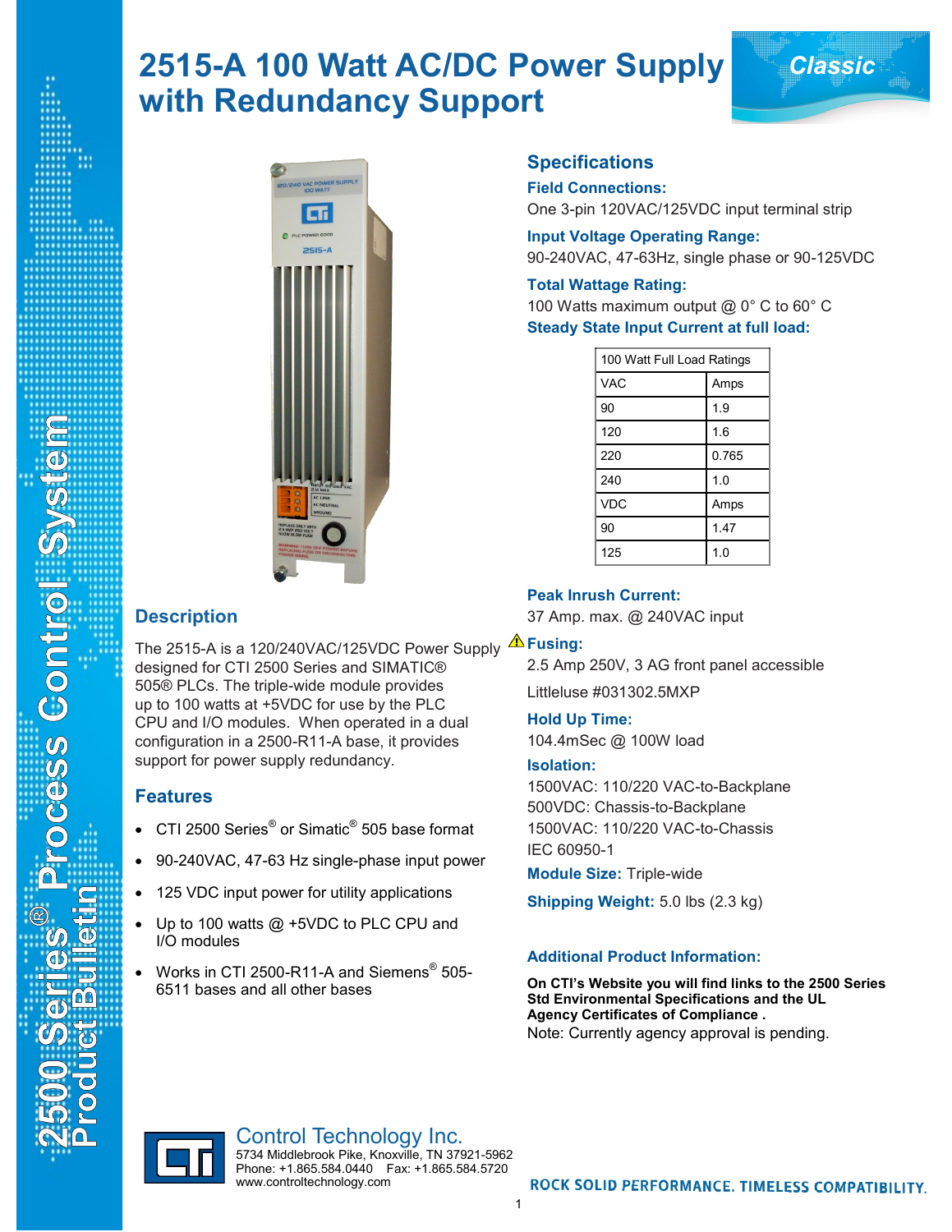#### **Power Supply Location in Base**

The 2515-A Power Supply can be installed in single configurations in standard bases (2500-R4, 2500-R8, 2500-R16-A, 2500P-R4, 2500P-R8, 2500P-R16). For redundancy, 2515-A must be installed in a dual configuration in a 2500-R11-A or 505-6511 base. The two power supplies are installed in the leftmost two slots as shown below he Power Supply must always be installed in the left-most slot of the system base, as shown in the figure below.



2500-R11 Dual Media Base

#### **CAUTION:**

Do no attempt to operate the 2515-A Power Supply out of the Input Voltage Operating Ranges of 90 to 240 VAC or 90 to 125VDC

#### **WARNING:**

Disable all power to the power supply before installing or removing the power supply. Failure to do so could cause damage to the equipment or injury to personnel.

### **Installing and Removing the Power Supply**

Use the following steps for installing and removing the 2515-A Power Supply from the system base.

Steps for removing the power supply:

- 1. Remove power from the power supply. NOTE: In single-supply systems this will shut down the PLC.
- 2. Loosen the top and bottom bezel screws.
- 3. Grasp the top and bottom of the power supply.
- 4. Carefully unplug and remove the power supply from the base.

### **To install a new power supply, reverse procedures 1 through 4 used for removal and then tighten top and bottom bezel screws.**